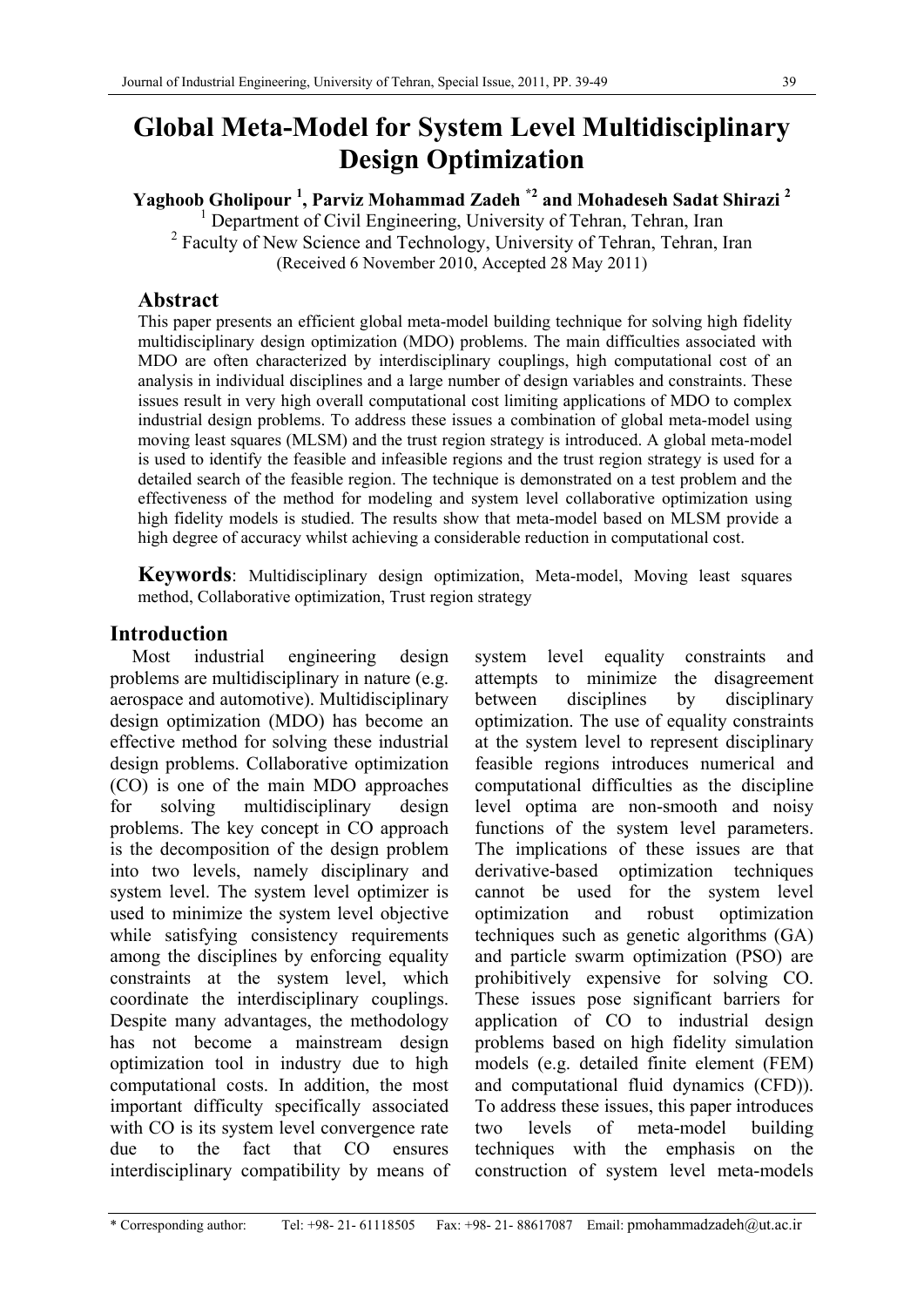using moving least squares method (MLSM). The use of meta-models or approximations in design optimization in general and MDO in particular has become popular for reducing the computational cost and filtering out the numerical noise of high fidelity models in the optimization process. In addition, it provides a means for rapid design space exploration and more importantly, visualization of the design search space. The basic approach is to replace computationally expensive high fidelity model by an approximate one, which is computationally very efficient model. Such an approximate model is often referred to as an approximation or meta-model ("model of a model").These terms are used interchangeably thought this paper.

There have been several meta-model building methods where, some of well known meta-model building methods are; polynomial regression (PR) [1], moving least squares method (MLSM) [2], Kriging [3], multivariate adaptive regression splines (MARS) [4] and radial basis function (RBF) [5]. These data fitting approximation models have become attractive as they are simple to construct and generally do not require sensitivity information. However, these models suffer from a number of limitations. The cost of providing high fidelity data for fitting global meta-model can be computationally expensive, and in some cases it is difficult to build a high quality meta-model with low order polynomials as well as the construction of an appropriate sampling scheme and sufficient number of plan points in the design variable space. These difficulties become more complex as the number of design variables increases (i.e. curse of dimensionality). Variable fidelity modelling, which avoids the curse of dimensionality provides an alternative approach to the conventional meta-modelling based on data fitting. Variable fidelity modelling term is used in this paper to refer to simulation models of different levels of (i.e. low and high) fidelity models. Low fidelity models are low complexity and less faithful representations of the actual physical problems [6]. In many cases, low fidelity models can be obtained either by simplifying the analysis model (e.g. using coarser finite element mesh) or by simplifying the original model (e.g. using simpler boundary conditions or geometry etc). Low fidelity models inherit the most general features of the original model and are less expensive than the original model. Hence, low fidelity models provide a good basis for the construction of high quality meta- models. [7] used such low fidelity model to a problem of material parameter identification (formulated as a design optimization problem) and [8] demonstrated the effectiveness of correcting inexpensive analysis based on low fidelity models by results from more expensive and accurate models in the design of shell structures for buckling. [9] used a coarse low fidelity finite element model to predict the stress intensity factor, and corrected it with high fidelity model results based on a detailed finite element model for optimizing a blade stiffened composite panel. Several researchers used advanced meta-modelling concepts to build a high quality meta-model. [10] demonstrated an aircraft wing optimization utilizing kriging response surface of the differences between the two drag prediction tools of variable levels of fidelity. [11] introduced kriging based scaling functions using a trust region approach and demonstrated that it converge to the solution of the high fidelity model. These work primarily, focused on the application of variable fidelity modelling concept to single discipline optimization problem, other researchers used variable fidelity models for solving MDO problems. For example, [12] used variable complexity modelling technique for the multidisciplinary design of high speed civil transport (HSCT) where simple analysis methods were used to define a sub-region of the design space in which an optimum design was likely to exist. The more accurate analysis methods were then applied to construct smooth response surface models of various aerodynamic and structural weight quantities and optimization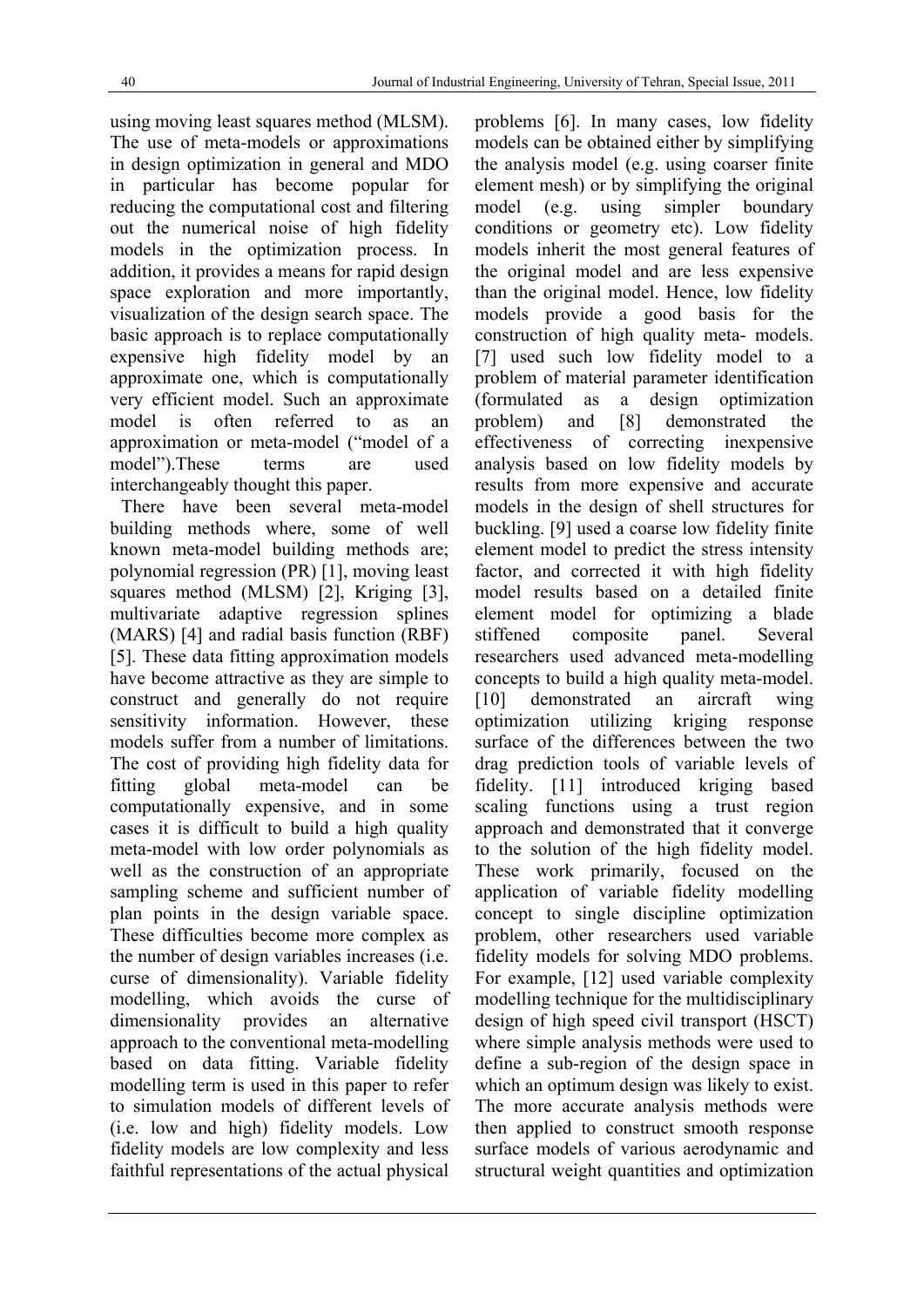was performed for the aircraft wing design using response surface models. For example [13] used variable fidelity models for a wing design optimization problem. In this approach, an approximation management framework was used for solving optimization problems that involve computationally expensive models, which is aimed at maximizing the use of inexpensive models, with occasional recourse to expensive models for monitoring the progress of the algorithms. The approach achieved a twofold improvement for a 2D airfoil optimization problem. In addition [14] used variable fidelity modelling within the CSSO framework for MDO problems involving a trust region management algorithm. The work focused mainly on the use of Design of Experiments (DoE) at the discipline levels for response sampling to generate the database required to build the response surface models. They found that the efficiency of the optimization algorithm depended upon the sampling strategy used. The CSSO based sampling strategy was found to be more efficient in reaching the optimum solution. Reference [15] implemented the multi-fidelity metamodelling approach within the CO framework. Space mapping technique also uses high and low fidelity models but used to establish a mapping of one model's parameter space on the other model's space such that the low fidelity model with the

mapped parameters accurately reflects the behaviour of the high fidelity model, [16] demonstrated the use of space mapping in structural optimization on a simple beam problem and [17] developed two new mapping methods, corrected space mapping and proper orthogonal decomposition (POD) mapping that are used in conjunction with trust region model management. This paper focuses upon the development of an efficient meta-model building technique for solving high fidelity multidisciplinary design optimization (MDO) problems that (i) retains capability with sub-system (discipline) constraints,(ii) provides near optimal metamodels in terms of "maximum information from minimum sampling"(iii) provides highly accurate meta-modes for discipline constraints at the system level, and (iv) reduces computational effort associated with discipline analyses within a multidisciplinary design environment.

## **Collaborative optimization based on meta-modeling**

The collaborative optimization using metamodelling approach adopted in this work separates the construction of discipline level meta-models from those of the system level. Meta-models in the disciplinary optimization are based on variable fidelity modelling and for the system level optimization a combination of global meta-model and trust region strategy using MLSM is introduced.



**Figure 1: Collaborative optimization using meta-modeling**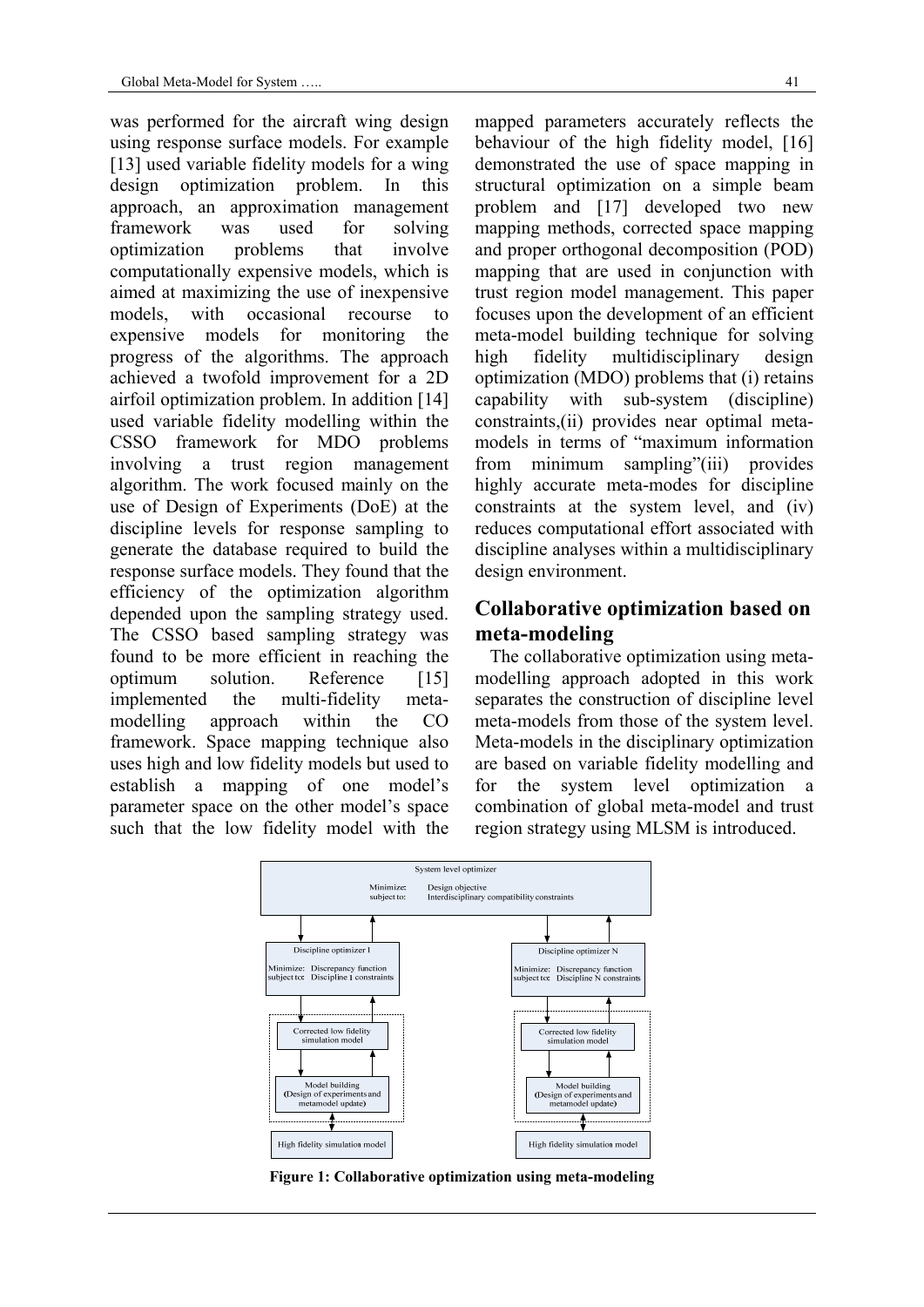## **Meta-model building at the discipline level**

Constraints at the discipline level in CO correspond to functions describing the behaviour of a typical engineering system as related to a particular discipline. The construction of meta-models at the discipline level is based on well-established global meta-model concepts, using variable fidelity modelling for multidisciplinary design optimization. The variable fidelity modelling concept is designed to simultaneously utilize computational models of varying levels of fidelity in a CO process to facilitate the solution of MDO problems with high fidelity models using meta-models. It consists of computationally efficient simplified numerical models (low fidelity) and expensive detailed (high fidelity) models. The low fidelity models are tuned using a small number of high fidelity model runs, which are then used in place of expensive high fidelity models in the optimization process. Only tuned low-fidelity models are used in the optimization process. The lowfidelity model is tuned in such a way that it approaches the same level of accuracy as a high fidelity model but at the same time remains a computationally inexpensive model to be used repeatedly in the optimization process. The organization of the optimization process and the main components of the variable fidelity modelling within a CO framework are shown in Figure 1.

## **System level optimization using meta-model**

Constraints at the system level are equality constraints (discrepancy function) and have a complex form when compared to discipline level constraints. The objective of these optimization problems is to minimize interdisciplinary discrepancies while satisfying the disciplinary design constraints. Values of system level constraints are obtained by solving disciplinary optimization problems and correspond to a measure of disagreement between the targets given to a discipline by the system level optimizer.

Hence, they are non-smooth at the transition from a plateau of zero values to a region of non-zero values. This feature causes slow convergence of the CO system level optimization. These characteristics of system level optimization in CO make it difficult to directly employ conventional metamodelling techniques. Figure 2 shows a 50 point uniform Latin Hypercube plan corresponding to the system level design variables for discipline 1*.* In the figure, larger dots indicate points at which the corresponding disciplinary optimizer returned non-zero values of the objective function. The remaining points correspond to zero values of the disciplinary optimization runs.



**Figure 2: Uniform Latin Hypercube design for 50 point plan (discipline 1 of the test problem)** 

 An initial study was out carried using a cubic polynomial response surface to build a meta-model for the system level optimization. The discipline 1 objective function (a constraint at the system level) represented by a cubic polynomial metamodel (a cubic can be used as basis for metamodel provided negative values are removed by forcing them to zero). The cubic metamodel captures the basic behavior of the function, but may exhibit an unrealistic nonzero domain in the region of the zero-level plateau. To correct this, an iterative process can be used to incrementally subtract a small positive constant from the function values and then remove negative values by forcing them to zero. The process stops when the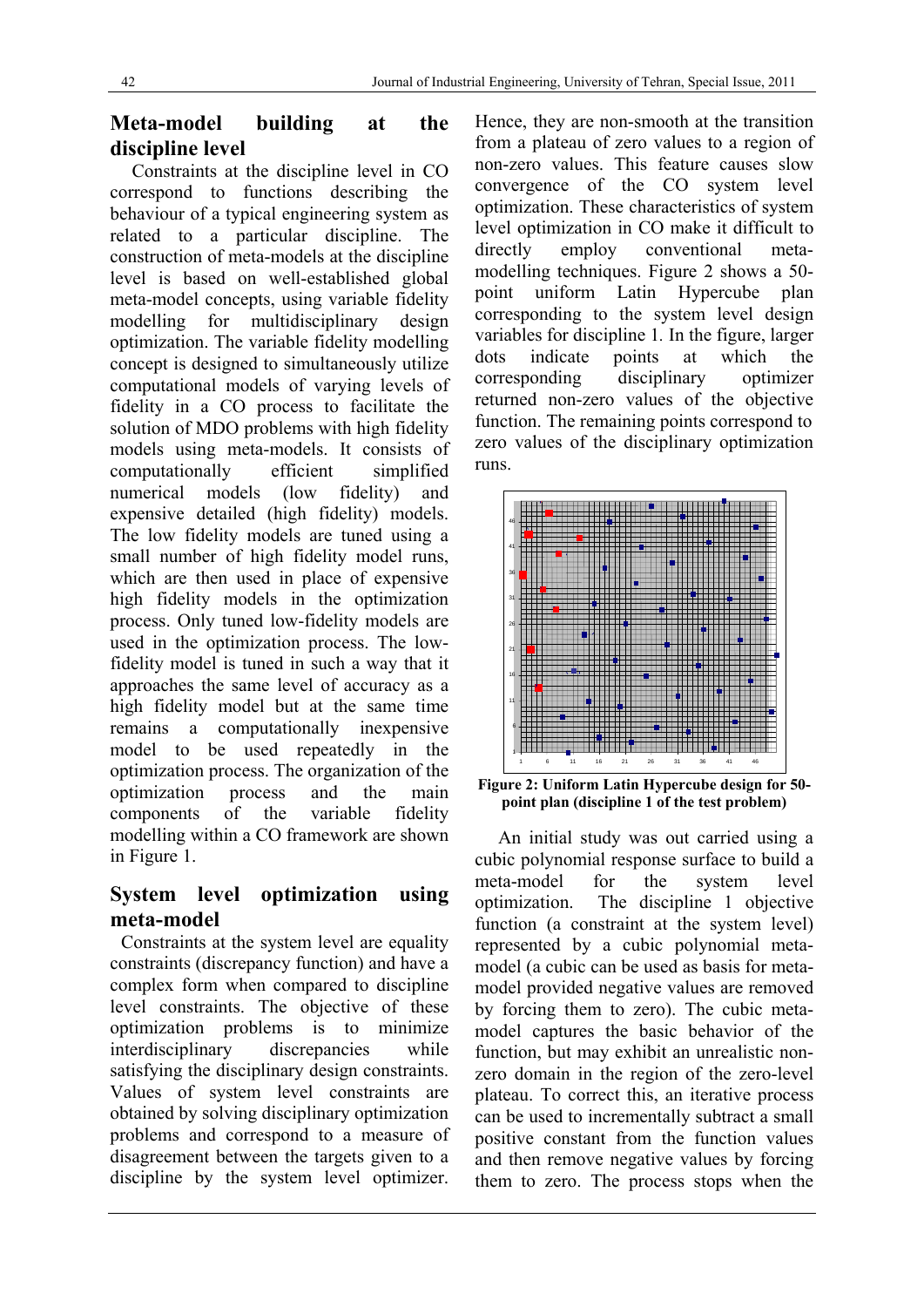non-zero domain disappears and a zero-level plateau is obtained. However, this metamodel building process is time consuming, which makes it less attractive to employ. It is therefore necessary to employ a meta-model building strategy, which is suitable to the characteristics of the discrepancy function, for more accurate and efficient modeling within a CO framework. In this respect, the moving least squares method (MLSM) is used in the construction of system level meta-models. The following sections describe the construction of meta-models for the system level collaborative optimization using MLSM.

#### **Formulation of the System Level Optimization**

The formulation of the system level optimization is:

Minimize

$$
F_{sys}(\mathbf{x}) \qquad \qquad Eq.(1) \qquad (1)
$$

Subject to

$$
g_i^*(x) = 0, i = 1,...,M
$$
 Eq.(2)

$$
x_i^l \le x \le x_i^u
$$
,  $i = 1,...,N$  Eq.(3) (3)

 $F_{sys}(x)$  is the objective function of the system level, *M* is the number of disciplines, and  $x^l_i$  and  $x^u_i$  are the lower and upper limits on the design variable  $x_i$ , respectively. The functions,  $g_i^*(x)=0$ ,  $i=1,...,M$ , can be very expensive to compute and must be approximated by surrogate models  $\tilde{g}_i(x)$ , *i*=1,…,*M ,* obtained from the individual disciplines in the form,  $F_i(\mathbf{x})=0$ ,  $i=1,...,M$ .

#### **Moving least squares method (MLSM)**

The moving least squares method (MLSM) [2], is a new method for meta-model building in design optimization. It can be thought of as a weighted least squares method that has varying weight functions with respect to the position of the approximation. Coefficients of the model are functions of location. The weight associated with a particular sampling point  $x_i$  decays as a point *x* moves away from  $x_i$  The weight function is defined around the prediction point *x* and its magnitude changes or "moves" with  $x$ , so the approximation obtained by the least squares fit is termed a moving least squares approximation of the original function  $F(x)$ . Since the weights  $w_i$ are functions of  $x$ , the polynomial basis function coefficients are also dependent on *x*. This means that it is not possible to obtain an analytical form of the function  $\tilde{F}(x)$  but its evaluation is still computationally inexpensive. It is possible to control the "closeness of fit" of the approximation to the sampling data set by changing a parameter in a weight decay function  $w_i(r)$ . *r* is the distance from the *i*-th sampling point. Such a parameter defines the rate of weight decay or the radius of a sphere beyond which the weight is assumed to be zero (sphere of influence of a sampling point *xi*).

 A second-order meta-model using the least squares regression method can be stated as:

$$
f(\mathbf{x}) = \beta_0 + \sum \beta_i x_i + \sum \beta_j x_j.
$$
 Ep.(4)

 An approximation of order *p* in terms of matrix notation can be written

$$
\mathcal{L} \mathcal{L} A \mathcal{B}.
$$
 Eq.(5)

 $(3)$  The vector of responses at *n* sampling points can be written

$$
Y = A\beta + \varepsilon. \qquad \text{Eq.}(6)
$$

*Y* is an  $n \times 1$  vector of output responses obtained from a Design of Experiments (DoE), *A* is an  $n \times p$  matrix obtained from the matrix of input values of the DoE,  $\beta$  is a  $p \times 1$ vector of regression coefficients and *ε* is an  $n \times 1$  vector of random errors. The leastsquares estimator of *β* is obtained by weighted least-squares fitting of the response surface *f* into the set of responses *Y* at the sampling point:

$$
Minimize
$$

$$
(Y - f)^T W (Y - f). \qquad \qquad Eq.(7)
$$

 This is equivalent to solving the system of normal equations

$$
\beta = (A^T W A)^{-1} A^T W Y. \qquad \text{Eq(8)}
$$

*W* is a diagonal  $n \times n$  matrix of weight coefficients *Wi* indicating the relative importance of the information at the corresponding sampling points. In a conventional least-squares regression all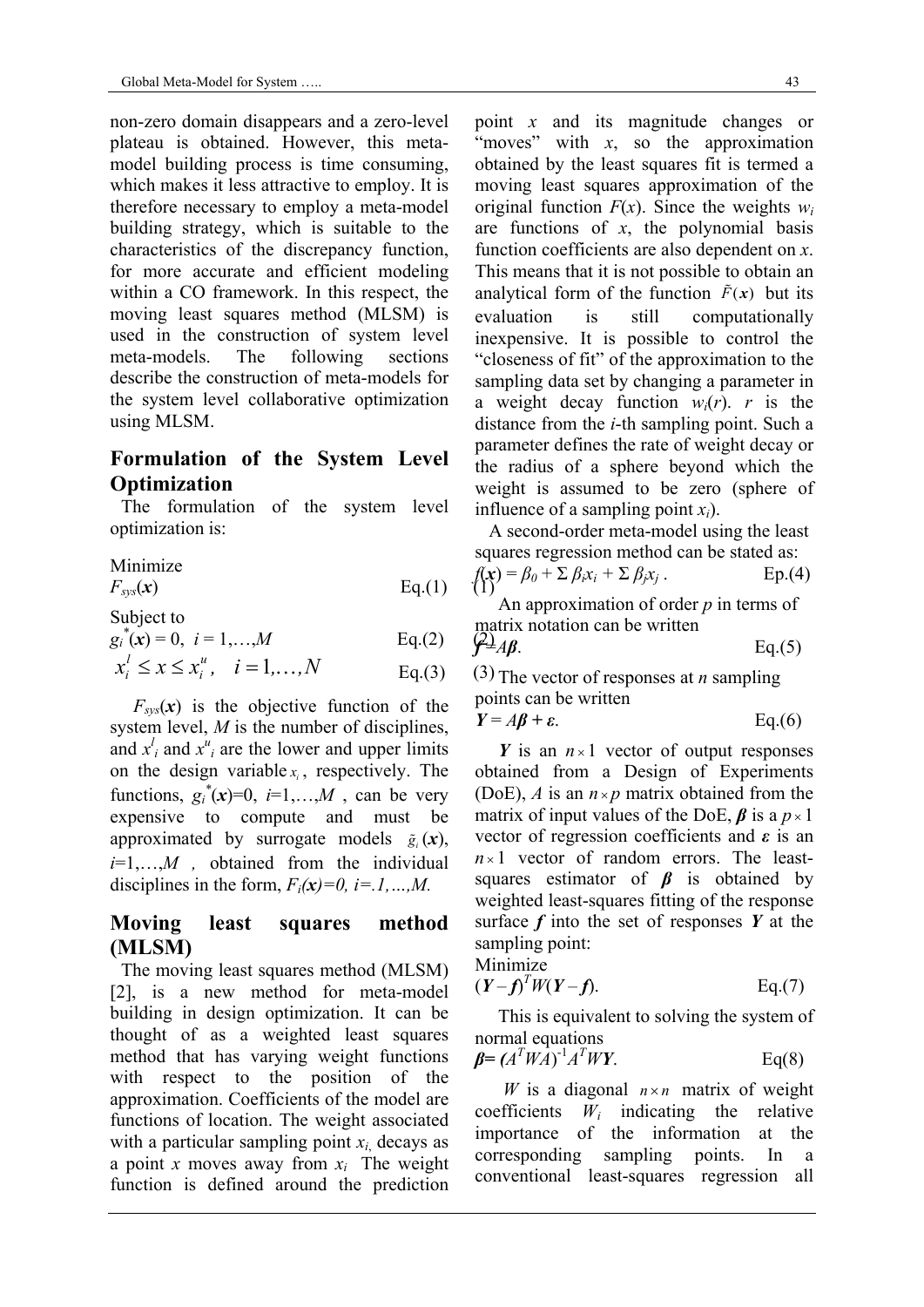weights are set to unity and the system of normal equations becomes

 $\beta = (A^T A)^{-1} A^T$  $Eq.(9)$ 

## **Methodology**

 The methodology adopted here uses two levels of meta-model: a global meta-model to identify the feasible and infeasible regions and a move limit strategy for a detailed search in the feasible region. In both levels of meta-model MLSM is used in the construction of approximation models at the system level. The construction of metamodels using MLSM is performed in a series of following steps:

- *p*-point plan treated as a Design of Experiments;
- Run optimization for discipline *i* over the *p*-point plan to compute corrected lowfidelity response values at the plan points;
- Construct an approximation model: the corrected low-fidelity response values calculated in step 2 are used to build global approximations for each discipline;
- Identify feasible and infeasible regions;
- Construct a new sub-region and add new points within the move limits;
- Construct an approximation model for the new sub-region constructed in step 5;
- Solve the system level approximation optimization problem using the approximation models constructed in step 3;

 Check for convergence. Stop if convergence is obtained, otherwise construct a new sub-region design space, add new plan points and return to step 5.

### **Numerical Example**

A test problem in this study deals with the weight minimization of a cantilever composite beam subjected to a parabolic distributed load  $q = q_0(1 - x^2/L^2)$ , where  $x=0$ is the clamped end [15]. Design data for this benchmark problem are outlined in Table 1.

The maximum stress and deflection of the beam can be calculated analytically:

$$
\delta_{max} = q_0 L^2 h / 8I
$$
 and  $\delta_{max} = 19 q_0 L^4 / 360 EI$ . Eq.(10)

Based on the rule of mixtures for a continuous fibre-reinforced composite material with a fibre volume fraction  $v_f$  and a matrix volume fraction  $v_f$  the following relationship must be satisfied for the longitudinal (fibre direction) Young's modulus  $E_f$  and the composite weight density *ρ*:

$$
E_I = E_f v_f + E_m(1 - v_f), \ \rho = \rho_f v_f + \rho_m(1 - v_f)
$$
  
and  $v_f + v_m = 1$ . Eq.(11)

*Ef* and *Em* are the elastic moduli for graphite and epoxy resin, and  $\rho_f$  and  $\rho_m$  are the weight densities of the graphite fibre and epoxy resin, respectively. The fibre volume fraction  $v_f$  can vary from zero (no fibre is used) to the maximum value defined by the maximum amount of fibre packed in the composite,  $v_f^{max}$  =0.9069. In this problem  $v_f$  $= 0.4$  was taken as a lower limit.

| Design parameter                              | Design variable |            |                                   |                 |                           |       |              |
|-----------------------------------------------|-----------------|------------|-----------------------------------|-----------------|---------------------------|-------|--------------|
|                                               |                 | Value      |                                   | Unit            | <b>Baseline</b><br>design | Range |              |
| Description (notation)                        | Unit            |            | Description (notation)            |                 |                           | Min.  | Max.         |
| Parabolic distributed load $(q_0)$            | N/mm            |            | $2nd$ moment of area ( <i>I</i> ) | mm <sup>4</sup> | 2.25E4                    | 3.3E3 | 20.83<br>2E5 |
| Length of the beam $(L)$                      | mm              | 1000       | Depth of the beam $(h)$           | mm              | 30                        | 20    | 50           |
| Elastic modulus graphite fibre<br>(F)         | $N/mm^2$        | 2.3E5      | Fiber vol. fraction $(v_t)$       |                 | 0.785                     | 0.4   | 0.906        |
| Elastic modulus epoxy resin<br>$\overline{F}$ | $N/mm^2$        | 3.45E3     |                                   |                 |                           |       |              |
| Weight density graphite fibre<br>(a)          | $N/mm^3$        | 1.72E-5    |                                   |                 |                           |       |              |
| Weight density epoxy resin $(\rho_m)$         | $N/mm^3$        | $1.2E - 5$ |                                   |                 |                           |       |              |

**Table 1: Data for cantilever composite beam test problem**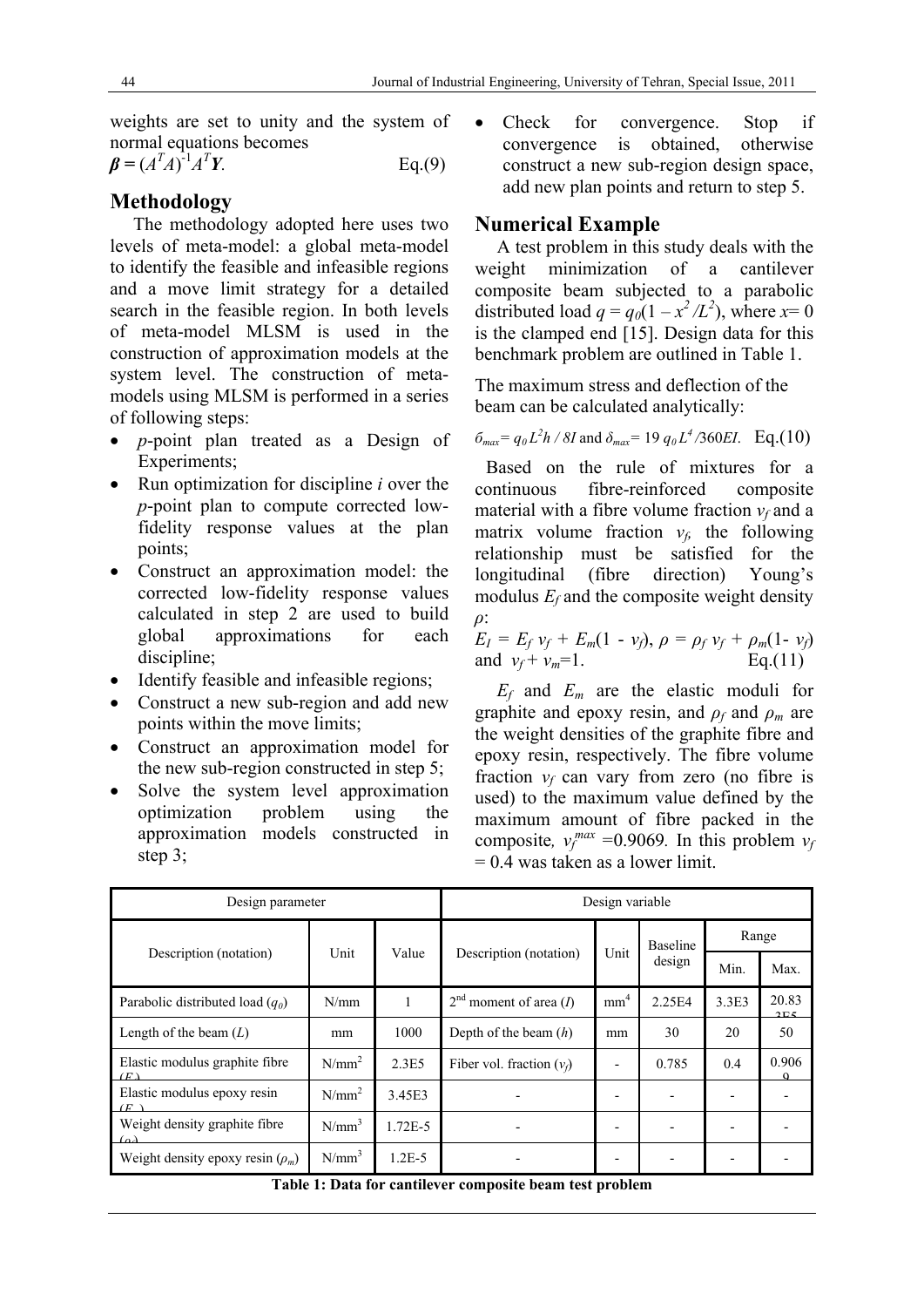The test problem was solved using a highfidelity finite element (FE) beam model consisting of 100 elements in both conventional and collaborative optimization processes. Numerical results are compared to the analytical results. The formulation and results for disciplinary collaborative optimization are given by [15]. This paper focuses on the system level collaborative optimization of the test problem:

Minimize

$$
F_o(x_s) = x_{sI}(1440 + 624x_{s3}) / x_{s2}^2
$$
 Eq.(12)

subject to

 $g_1^{*}(x_{s1}, x_{s2}) = 0$  and  $g_1^{*}(x_{s1}, x_{s3}) = 0$  Eq.(13)  $0.333 \le x_{s_1} \le 20.833$ ,  $20.0 \le x_{s_2} \le 50.0$ ,

 $0.4 \le x_{s3} \le 0.9069$  Eq(14)

 $x_{s1}$ ,  $x_{s2}$  and  $x_{s3}$  are the system level design variables, and  $g_1^*$  ( $x_{s1}, x_{s2}$ ) and  $g_2^*$  ( $x_{s1}, x_{s3}$ ) are the system level equality compatibility constraints. The functions  $g_1^*$  and  $g_2^*$  can be expensive to evaluate and need to be replaced by inexpensive approximation models. The application of the main steps described in Section 5 to the test problem is described below.

*Step 1. Choice of a Design of Experiments*: The selection of points in the design variable space is based on a Uniform Latin Hypercube for the case study as shown in Figure 2 for discipline 1.

*Step 2. Compute corrected low-fidelity model response values*: The Design of Experiments established in step 1 is used to compute the corrected low fidelity response values at the

*Step 3. Construct approximation model*: The corrected low-fidelity model response values calculated in step 2 are used to build global approximations for both disciplines 1 and 2.

*Step 4. Study of "closeness of fit" parameter on the test problem*: There are several parameters in MLSM that can be selected such as the size of the domain of influence and the weight decay function. During the development of an approximation model, these parameters are controlled for best fit. Selection of a suitable expression for the weight decay function plays an important role in the construction of a high quality approximation. Here the Gaussian function is used as a suitable function to study the "closeness of fit". The Gaussian function can be expressed by  $w_i = exp(-\theta r_i^2)$ . The case  $\theta = 0$ is equivalent to the conventional least squares regression. When  $\theta$  is large it is possible to obtain a very close fit through the sampling points. In this study various values of ranging from 0 to 100, based on quadratic polynomial functions on the test problem, were examined (Figure 5). Figures 6 and 7 show linear and cubic polynomials. In this study it was found that the quadratic function (Figure 5(b)) provides an accurate approximation for the test problem.

To provide a sufficient number of points for the approximation building, it is necessary to ensure that the sphere of influence has at least points. is the number of coefficients in the base polynomial (linear, quadratic, cubic) and is the number of additional points to provide the necessary amount of redundant information for the least-squares model fitting. One and three additional points were studied on the test problem using a polynomial function (linear, quadratic and cubic), shown in Figures 5 to 7. Figure 5 shows approximation functions based upon quadratic polynomials.



**Figure 5(a):**  $\theta$  = 5 with 1 additional sampling point



Figure 5(b):  $\theta = 10$  with 1 additional sampling **point**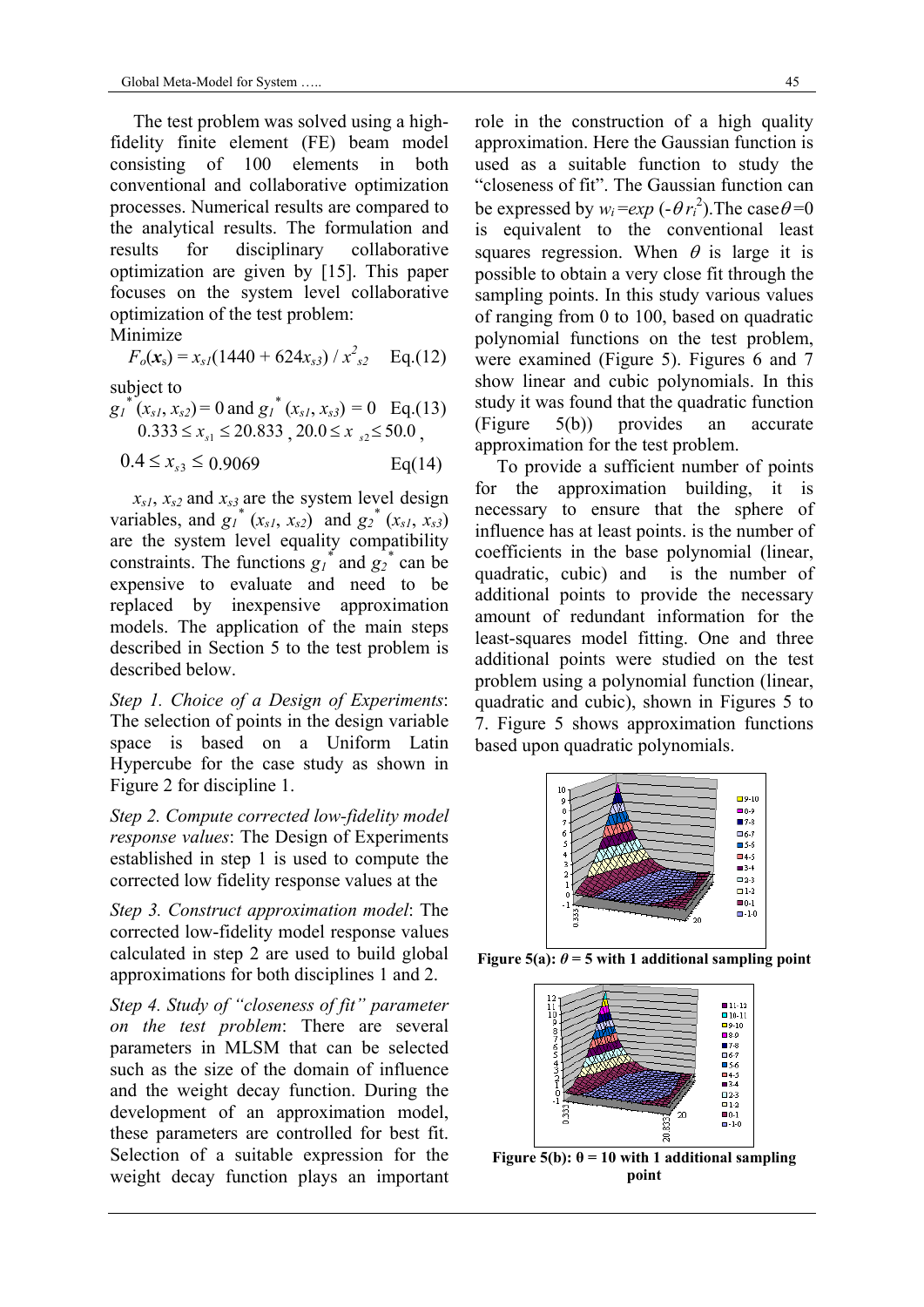

**Figure 5(c): θ=35 with 1 additional sampling point**



**Figure 5(d): θ=100 with 1 additional sampling point**



**Figure 5(e): θ=35 with 3 additional sampling points** 



**Figure 5(f).**  $\theta$  = 50 with 3 additional sampling **points.** 



**Figure 6: Approximation function with 1 additional sampling point (linear based polynomial, θ=35)**

*Step4. Solve the system level approximation optimization problem using a genetic algorithm*: Approximation models constructed in step 3 are used in the system level optimization run. The process ignores response values below 0.0002 to zero (due to approximation error, which is corrected during the optimization process).



**Figure 7. Approximation function with 1 additional sampling point (cubic based polynomial,**   $\theta = 35$ 

*Step 5. Move limit strategy*: Construct a new sub-region design space, add new plan points and return to step 2. This step focuses on the localised search for an optimum solution. In this process a new sub-region of design space is constructed. This new sub-region is centred on the new design point obtained in step 5, which is resized to 50% of its original size. The new plan points are generated in such way as to ensure the homogeneous distribution of the points inside the first search sub-region. The approximation model is implemented in the optimization process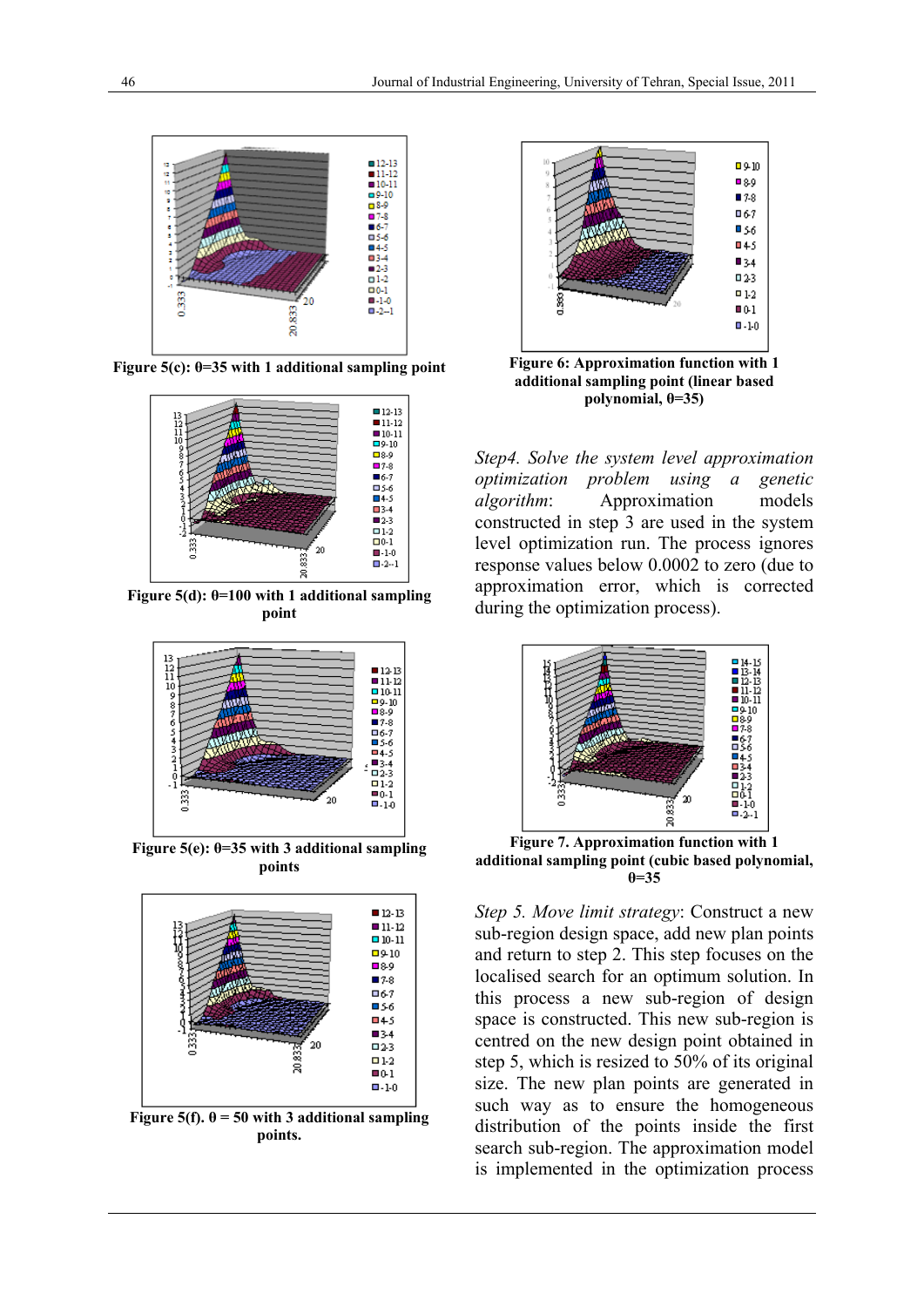using a genetic algorithm and is checked for convergence (stop if convergence is obtained, otherwise move limit process is continued until optimum solution is reached).

## **Evaluation of predictive capabilities of the meta-models**

The construction of highly accurate metamodels is an essential requirement for system level optimization of the CO framework and it is therefore important to evaluate the predictive capabilities of such models. In this respect a detailed accuracy estimation using various statistical criteria was used to evaluate the predictive capabilities of meta-models for the disciplinary optimization. These include root mean square (RMS), R-square, relative average absolute error (RAAE), relative maximum absolute error (RMAE), and maximum absolute difference error (MADE) over plan points.

In Tables 2 and 3, three indicators have been used to evaluate the accuracy of the constructed meta-models: R-square, relative average absolute error and root mean square. The larger R-square and smaller RMS and RAAE values indicate a more accurate metamodel. The tables also show that RMS and RAAE values become smaller as the size of the design space reduces (the quality of the meta-model is improved with the reduction of the size of the design space).

| Iterations                 | <b>RMS</b> | R-square | <b>MADE</b> | <b>RMAE</b> | <b>RAAE</b> |
|----------------------------|------------|----------|-------------|-------------|-------------|
| Global approximation model | 0.5355     | 0.9021   | 2.2647      | 1.3235      | 0.1402      |
| Box 1                      | 0.2895     | 0.9267   | 0.8110      | 0.7582      | 0.1590      |
| Box 2                      | 0.3207     | 0.9914   | 0.7819      | 0.2255      | 0.0711      |
| $Box$ 3                    | 0.0903     | 0.9980   | 0.2397      | 0.1173      | 0.0323      |

**Table 2: Evaluation of predictive capabilities of meta-models constructed during CO runs for the system level (discipline 1)** 

| Iterations                 | <b>RMS</b> | R-square | <b>MADE</b> | <b>RMAE</b> | RAAE   |
|----------------------------|------------|----------|-------------|-------------|--------|
| Global approximation model | 0.1924     | 0.7984   | 0.9015      | 2.1062      | 0.1801 |
| Box 1                      | 0.0147     | 0.9300   | 0.0388      | 0.6985      | 0.1716 |
| Box 2                      | 0.1591     | 0.9789   | 0.0396      | 0.3612      | 0.1215 |
| Box 3                      | 0.0571     | 0.9909   | 0.1715      | 0.2858      | 0.0611 |

**Table 3: Evaluation of predictive capabilities of meta-models constructed during CO runs for the system level (discipline 2)**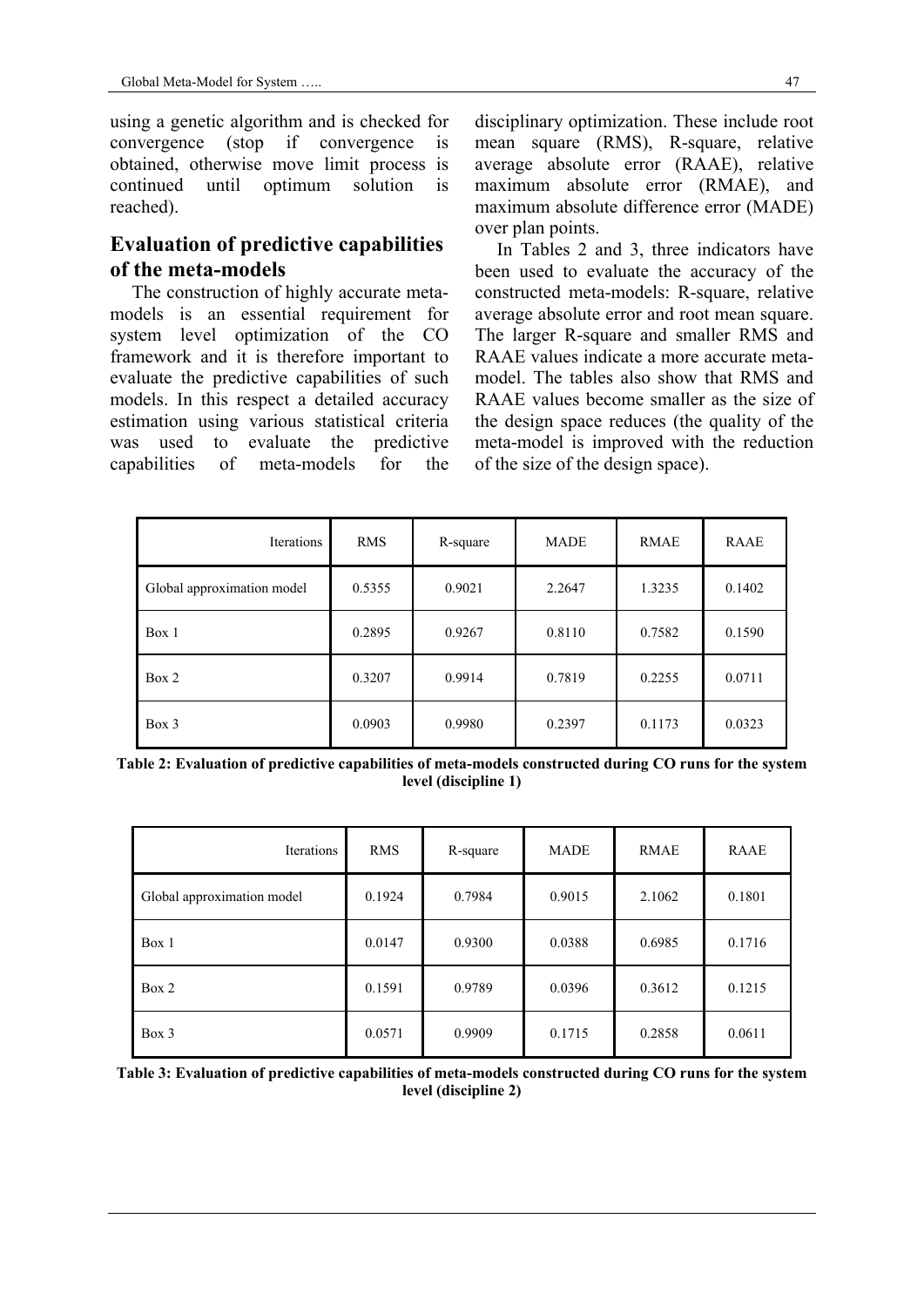|                                                                                              | .드 |                  | <b>System Level</b> |             |       |                          |              |                          |              | Discipline Levels |              |            |                  |  |
|----------------------------------------------------------------------------------------------|----|------------------|---------------------|-------------|-------|--------------------------|--------------|--------------------------|--------------|-------------------|--------------|------------|------------------|--|
| Disciplines<br>Used<br>Plan<br>Iteration Number<br>$\mathbf{\Omega}$<br>and<br>Points<br>Σò. |    | Design Variables |                     | Constraints |       | Objective                | Discipline 1 |                          | Discipline 2 |                   |              |            |                  |  |
|                                                                                              |    | 2                |                     |             | *     | *                        |              |                          | Constraints  |                   |              | Constraint |                  |  |
|                                                                                              | 1  |                  | $x_I$               | $x_2$       | $x_3$ | $g_l$                    | $g_2$        | $F_o(x)$                 | $g_l$        | $F_I(\mathbf{x})$ | $F_2(x)$     | $g_2$      | $F_3(x)$         |  |
| Global                                                                                       | 50 | 50               | 6.771               | 42.889      | 0.401 | $\theta$                 | $\theta$     | 6.221                    | $\theta$     | 0.53              | 0.58         | $\Omega$   | 0.36             |  |
| Box1                                                                                         | 35 | 30               | 2.620               | 36.577      | 0.402 | $\theta$                 | $\theta$     | 3.312                    | $\theta$     | $\theta$          | 0.45         | 0.07       | $\boldsymbol{0}$ |  |
| Box2                                                                                         | 39 | 28               | 3.314               | 43.350      | 0.497 | $\theta$                 | $\theta$     | 3.085                    | $\theta$     | 0.02              | 0.11         | $\theta$   | $\mathbf{0}$     |  |
| Box3                                                                                         | 25 | 24               | 3.359               | 44.819      | 0.524 | $\theta$                 | $\theta$     | 2.955                    | $\theta$     | $\theta$          | $\mathbf{0}$ | $\theta$   | $\mathbf{0}$     |  |
| All-at-once                                                                                  |    | 3.361            | 44.814              | 0.521       | -     | $\overline{\phantom{0}}$ | 2.954        | $\overline{\phantom{0}}$ | $\theta$     | $\mathbf{0}$      |              | $\theta$   |                  |  |

**Table 4: CO with system level optimization using meta-models based on MLS**

#### **Conclusion**

 This paper presented the construction of meta-model at the system level in a CO. Construction of such models in CO poses significant difficulties because of the peculiar characteristics of the system level constraints, which hinder the direct use of conventional meta-modeling techniques. To address this difficulty, a global metamodeling technique based on MLSM is used for a global search and this is followed by a detailed local search using the trust region strategy. The results show that the MLSM can be used effectively for the construction of meta-models at the system level to capture the behaviour of highly non-smooth (in particular the transition from a plateau of zero to non-zero values of equality constraints at the system le). MLSM predicted the response very accurately and required only four iterations to reach an optimum solution with a considerable reduction of the overall computational cost (Table 4). Good agreement was found between the results obtained using conventional all-at-once optimization and collaborative optimization using metamodels with high-fidelity models for the test problem (Table 4). It was also found that without utilization of meta-models it is computationally difficult to reach a converged solution in a CO with high fidelity simulation models at the system level.

#### **References**:

- 1- Jin, R., Chen, W., and Simpson, T.W. (2001). "Comparative studies of metamodelling techniques under multiple modelling criteria." In *Structural Multidisciplinary Optimization*.
- 2 Choi, K.K., Youn, B.D. and Yang, R–J. (2001). "Moving least square method for reliability-based design optimization." In *Proc. 4th World Cong. Structural & Multidisciplinary Optimization,* Dalian.
- 3 Kleijnen, J. (2009). "Kriging metamodeling in simulation." In *A review, European Journal of Operational Research*.
- 4- Friedman, JH. (2001). "Multivariate adaptive regression splines." In *The Annals of Statistics*.
- 5- Jurecka, F. (2007). "Robust design optimization based on meta-modeling techniques." In *Technischen Universitat Munchen*.
- 6- Barthelemy, J–FM., and Haftka, RT. (1993). "Approximation concepts for optimum structural design." In *A Review. Structural Optimization*, Vol. 5, No. 3, PP. 129 – 144.